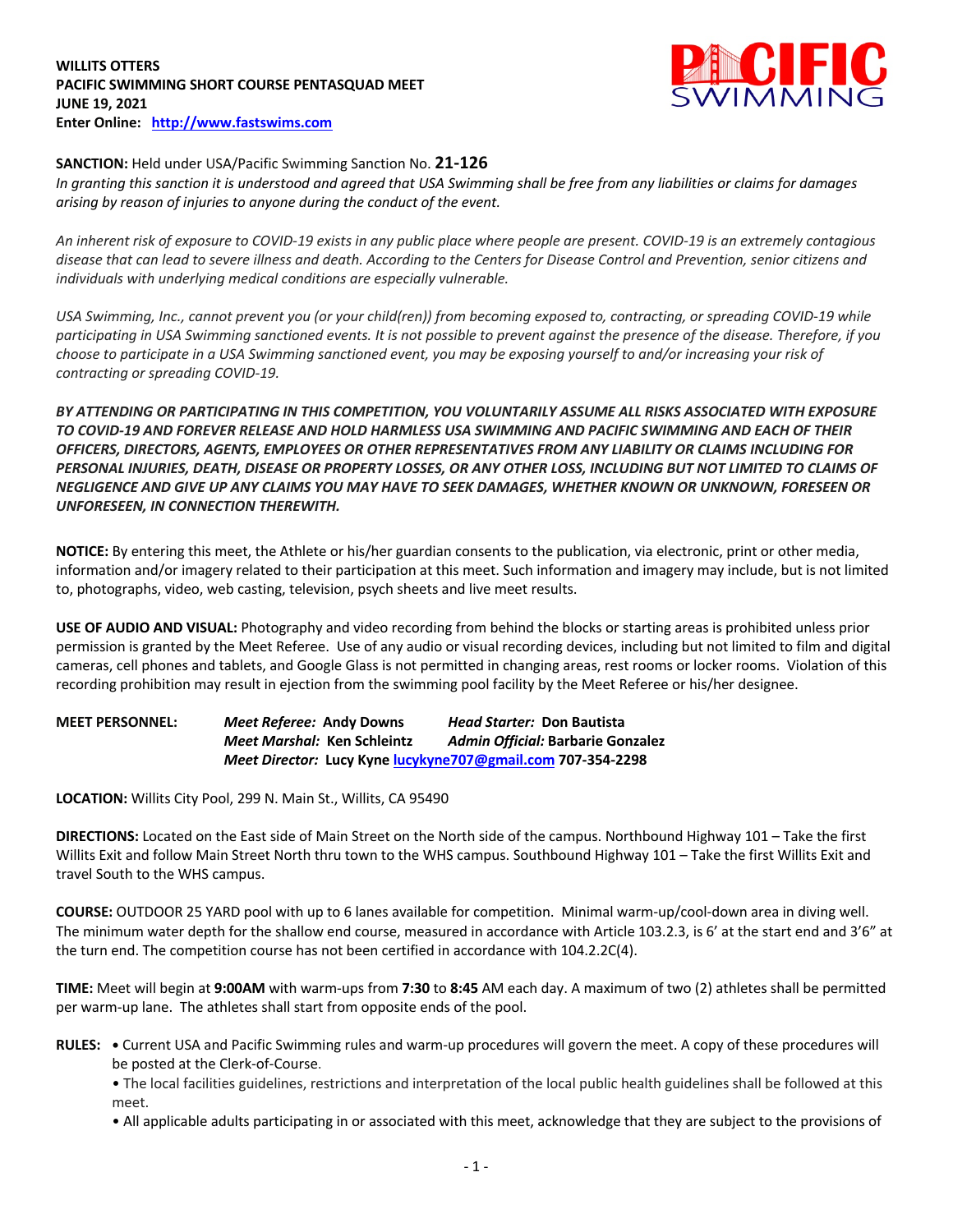the USA Swimming Minor Athlete Abuse Prevention Policy ("MAAPP"), and that they understand that compliance with the MAAPP policy is a condition of participation in the conduct of this competition.

- All events are timed finals.
- All events will swim fast to slow.
- Athletes may compete in **3 events plus relays** per day.
- All Athletes ages 12 and under should complete competition within four (4) hours.

• Entries will be accepted until the number of splashes exceeds the estimated timeline, per the "Four-Hour Rule," based on the Athletes age and gender, or when the number of entered athletes meets maximum capacity per local/facility restrictions.

**•** If local conditions warrant it the Meet Referee, with the concurrence of the Meet Director, may require a mandatory scratch down. Immediate cash refunds will be made for any mandatory scratches.

• **All Coaches and Officials must wear their USA Swimming membership cards in a visible manner.** 

**UNACCOMPANIED ATHLETES:** Any USA Swimming Athlete-Member competing at the meet must be accompanied by a USA Swimming Member-Coach for the purposes of Athlete supervision during warm-up, competition and warm-down. If a Coach-Member of the Athlete's USA Swimming Club does not attend the meet to serve in said supervisory capacity, it is the responsibility of the Athlete or the Athlete's legal guardian to arrange for supervision by a USA Swimming Member-Coach. The Meet Director or Meet Referee may assist the Athlete in making arrangements for such supervision; however, it is recommended that such arrangements be made in advance of the meet by the Athlete's USA Swimming Club Member-Coach.

**RACING STARTS:** Athletes must be certified by a USA Swimming member-coach as being proficient in performing a racing start or must start the race in the water. It is the responsibility of the Athlete or the Athlete's legal guardian to ensure compliance with this requirement.

**RESTRICTIONS:** • Smoking and the use of other tobacco products is prohibited on the pool deck, in the locker rooms, in spectator

- seating, on standing areas and in all areas used by Athletes, during the meet and during warm-up periods.
- Sale and use of alcoholic beverages is prohibited in all areas of the meet venue.
- No glass containers are allowed in the meet venue.
- No propane heater is permitted except for snack bar/meet operations.
- All shelters must be properly secured.
- Deck Changes are prohibited.

• Destructive devices, to include but not limited to, explosive devices and equipment, firearms (open or concealed), blades, knives, mace, stun guns and blunt objects are strictly prohibited in the swimming facility and its surrounding areas. If observed, the Meet Referee or his/her designee may ask that these devices be stored safely away from the public or removed from the facility. Noncompliance may result in the reporting to law enforcement authorities and ejection from the facility. Law enforcement officers (LEO) are exempt per applicable laws.

• Operation of a drone, or any other flying apparatus, is prohibited over the venue (pools, Athlete/Coach areas, Spectator areas and open ceiling locker rooms) any time Athletes, Coaches, Officials and/or Spectators are present.

• Spectators (2 immediate family members per athlete during the swim event only) may view competition within the boundaries of the Spectator Viewing Area. Spectators will comply with applicable Public Health restrictions. Spectators must remain in the designated Spectator Area on the West Side of the Pool Deck. Locker Rooms are available for restroom use only – No changing in the locker rooms will be permitted.

**ELIGIBILITY:** • Athletes must be current members of USA Swimming and enter their name and registration number on the meet entry card as they are shown on their Registration Card. If this is not done, it may be difficult to match the Athlete with the registration and times database. The meet host will check all Athlete registrations against the SWIMS database and if not found to be registered, the Meet Director shall accept the registration at the meet (a \$10 surcharge will be added to the regular registration fee). Duplicate registrations will be refunded by mail.

• Meet is open only to qualified athletes registered with **WILLITS OTTERS, EMERYVILLE AQUATICS, HUMBOLDT SWIM CLUB, MENDOCINO COAST SEA DRAGONS, or UKIAH DOLPHINS**. Athletes who are unattached but participating with **WILLITS OTTERS, EMERYVILLE AQUATICS, HUMBOLDT SWIM CLUB, MENDOCINO COAST SEA DRAGONS, or UKIAH DOLPHINS** are eligible to compete.

• Entries with **"NO TIME" will be ACCEPTED**.

• Disabled Athletes are welcome to attend this meet and should contact the Meet Director or Meet Referee regarding any special accommodations on entry times and seeding per Pacific Swimming policy.

• Athletes 19 years of age and over may compete in the meet for time only, no awards. Such Athletes must have met standards for the 17-18 age group.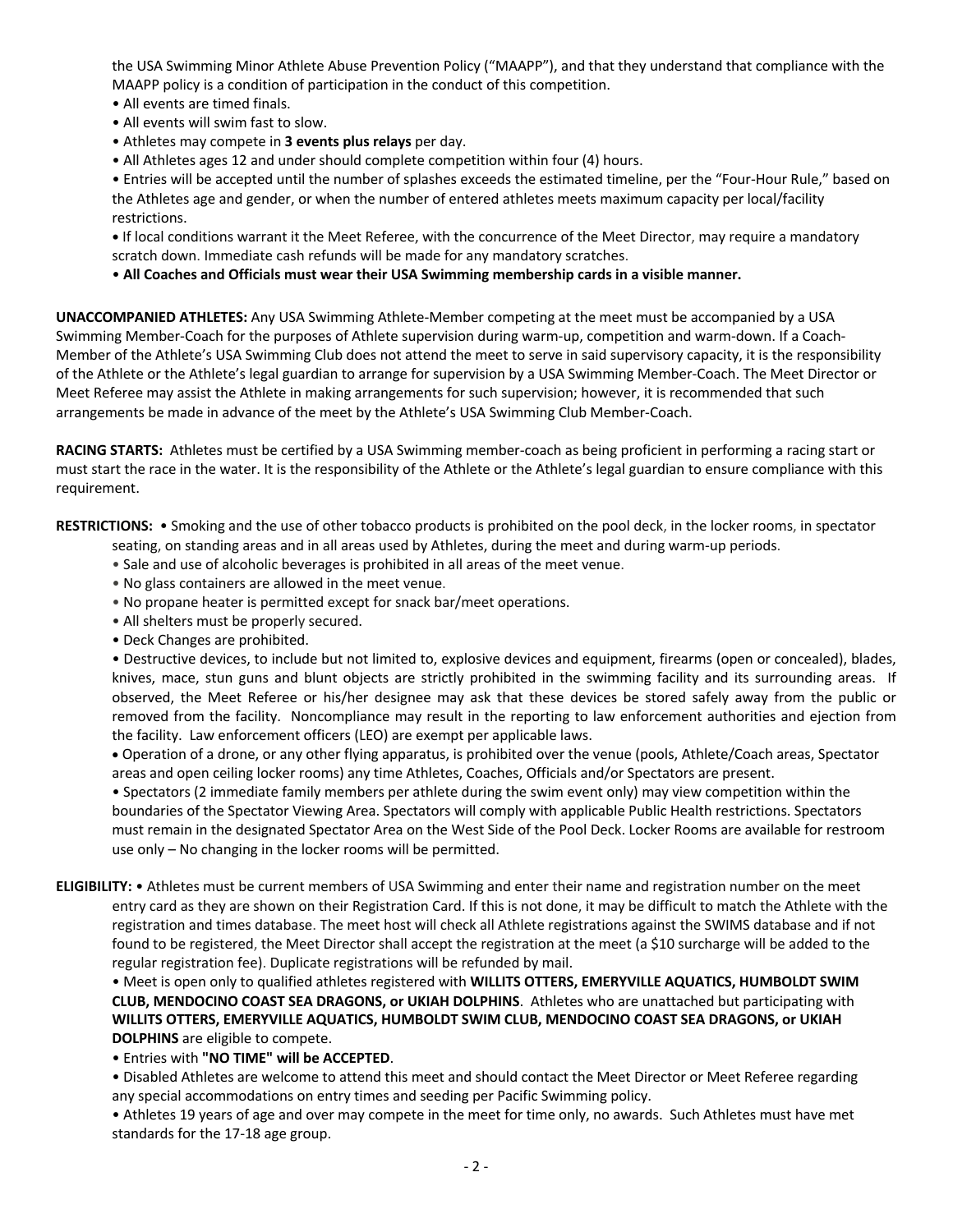• The Athlete's age will be the age of the Athlete on the first day of the meet.

**ENTRY FEES:** Flat Rate of **\$30** per athlete. Entries will be rejected if payment is not sent at time of request. No refunds will be made, except mandatory scratch downs.

**ONLINE ENTRIES:** To enter online go to **www.fastswims.com** to receive an immediate entry confirmation. This method requires payment by credit card. FastSwims charges a processing fee for this service, 6.5% of the total Entry Fees plus \$0.75 per transaction, regardless of number of Athletes. Please note that the processing fee is a separate fee from the Entry Fees. If you do not wish to pay the processing fee, enter the meet using a mail entry. Entering online is a convenience, is completely voluntary, and is in no way required or expected of an Athlete by Pacific Swimming. Online entries will be accepted through **June 14th, 2021. LATE ENTRIES WILL NOT BE ACCEPTED. NO REFUNDS.**

**MAILED OR HAND DELIVERED ENTRIES**: Entries must be on the attached consolidated entry form. Forms must be filled out completely and printed clearly with Athlete's best time. Entries must be postmarked by **JUNE 11TH, 2021** or hand delivered by 6:30 PM **JUNE 13TH, 2021** No late entries will be accepted. Requests for confirmation of receipt of entries should include a self-addressed envelope.

## **Make check payable to**: **WILLITS OTTERS**

**Mail entries to**: **WILLITS OTTERS Hand deliver entries to: : LUCY KYNE (at the Otter's pool shack) P.O. BOX 1445 299 N. MAIN STREET WILLITS, CA 95490 WILLITS, CA 95490** 

**CHECK-IN:** The meet shall be pre-seeded. Athletes shall report to the bull-pen area at their scheduled time for each event.

**SCRATCHES:** Any Athletes not reporting for or competing in an individual timed final event that they have entered shall not be penalized.

#### **AWARDS:** None.

**ADMISSION:** Free.

**MISCELLANEOUS:** No overnight parking is allowed. Facilities will not be provided after meet hours.

#### **EVENT SUMMARY:**

| SATURDAY, JUNE 19, 2021 |          |              |              |  |  |  |  |  |
|-------------------------|----------|--------------|--------------|--|--|--|--|--|
| <b>8 &amp; UN</b>       | $9 - 10$ | $11 - 12$    | $13 - 18$    |  |  |  |  |  |
| 25 FR                   | 50 FR    | <b>50 FR</b> | <b>50 FR</b> |  |  |  |  |  |
| 25 BR                   | 50 FL    | 100 FR       | 100 FR       |  |  |  |  |  |
| 25 BK                   | 100 FR   | 100 BR       | 100 BR       |  |  |  |  |  |
| 25 FL                   | 100 BR   | 100 BK       | 100 BK       |  |  |  |  |  |
| <b>50 FR</b>            | 100 BK   | 100 FL       | 100 FL       |  |  |  |  |  |
| 50 BR                   | 100 IM   | 100 IM       | 100 IM       |  |  |  |  |  |
| 100 IM                  | 200 IM   | 200 FR       | 200 FR       |  |  |  |  |  |
|                         |          | 200 IM       | 200 IM       |  |  |  |  |  |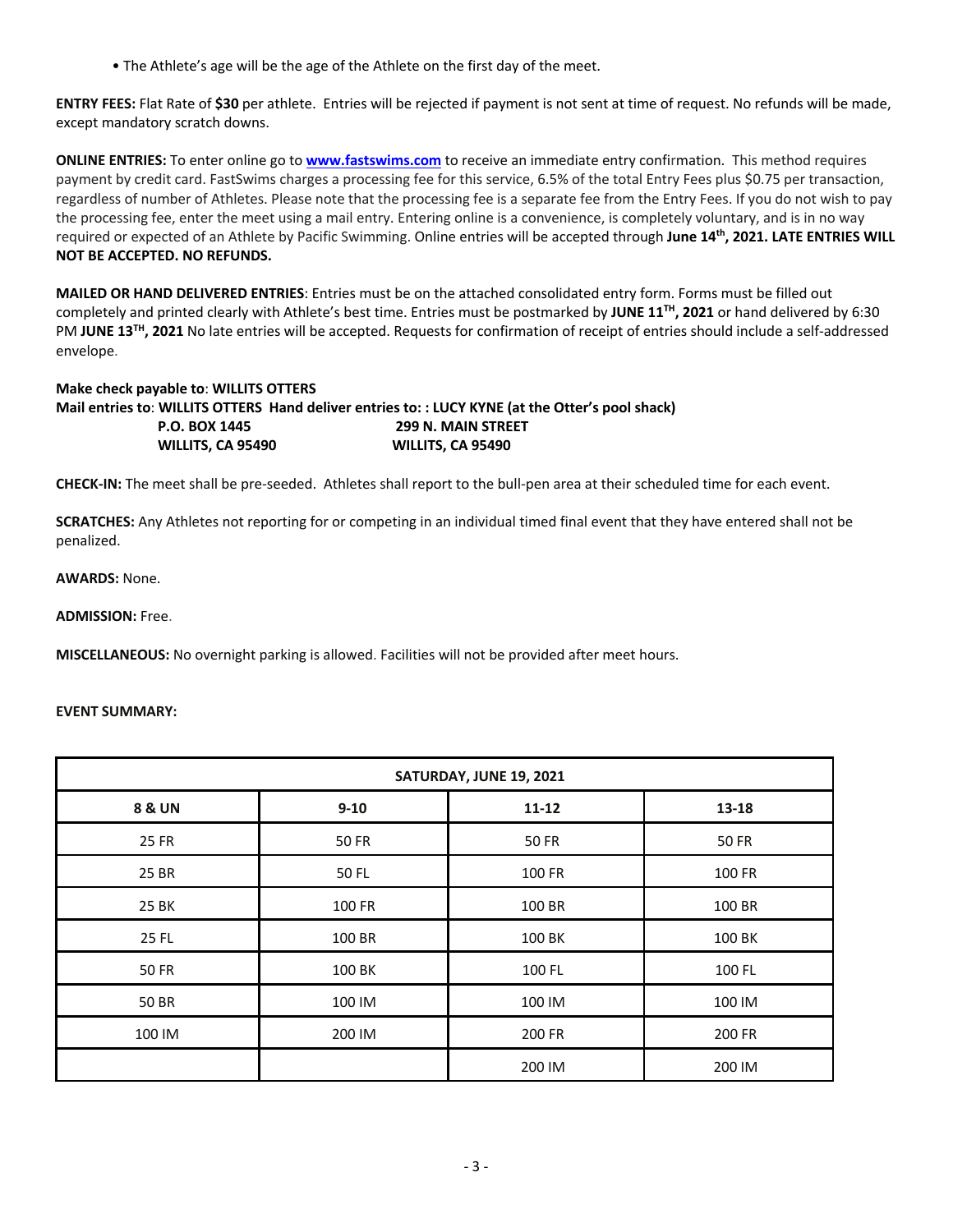| <b>EVENT#</b>  | <b>EVENT</b>            |
|----------------|-------------------------|
| $\mathbf{1}$   | Open 200 Medley Relay   |
| $\overline{2}$ | Mixed 9-Over 100 Back   |
| $\mathbf{3}$   | Mixed 8-UN 25 Back      |
| 4              | Mixed 9-Over 100 Free   |
| 5              | Mixed 8-UN 25 Free      |
| 6              | Mixed 11-Over 200 Free  |
| $\overline{7}$ | Mixed 8-UN 25 Breast    |
| 8              | Mixed 9-Over 100 Breast |
| 9              | Mixed 8-UN 50 Breast    |
| 10             | Mixed 11-Over 50 Free   |
| 11             | Mixed 10-UN 50 Free     |
| 12             | Mixed 11-Over 100 Fly   |
| 13             | Mixed 8-UN 25 Fly       |
| 14             | Mixed 9-10 50 Fly       |
| 15             | Mixed 9-Over 200 IM     |
| 16             | Mixed Open 100 IM       |
| 17             | Open 200 Free Relay     |